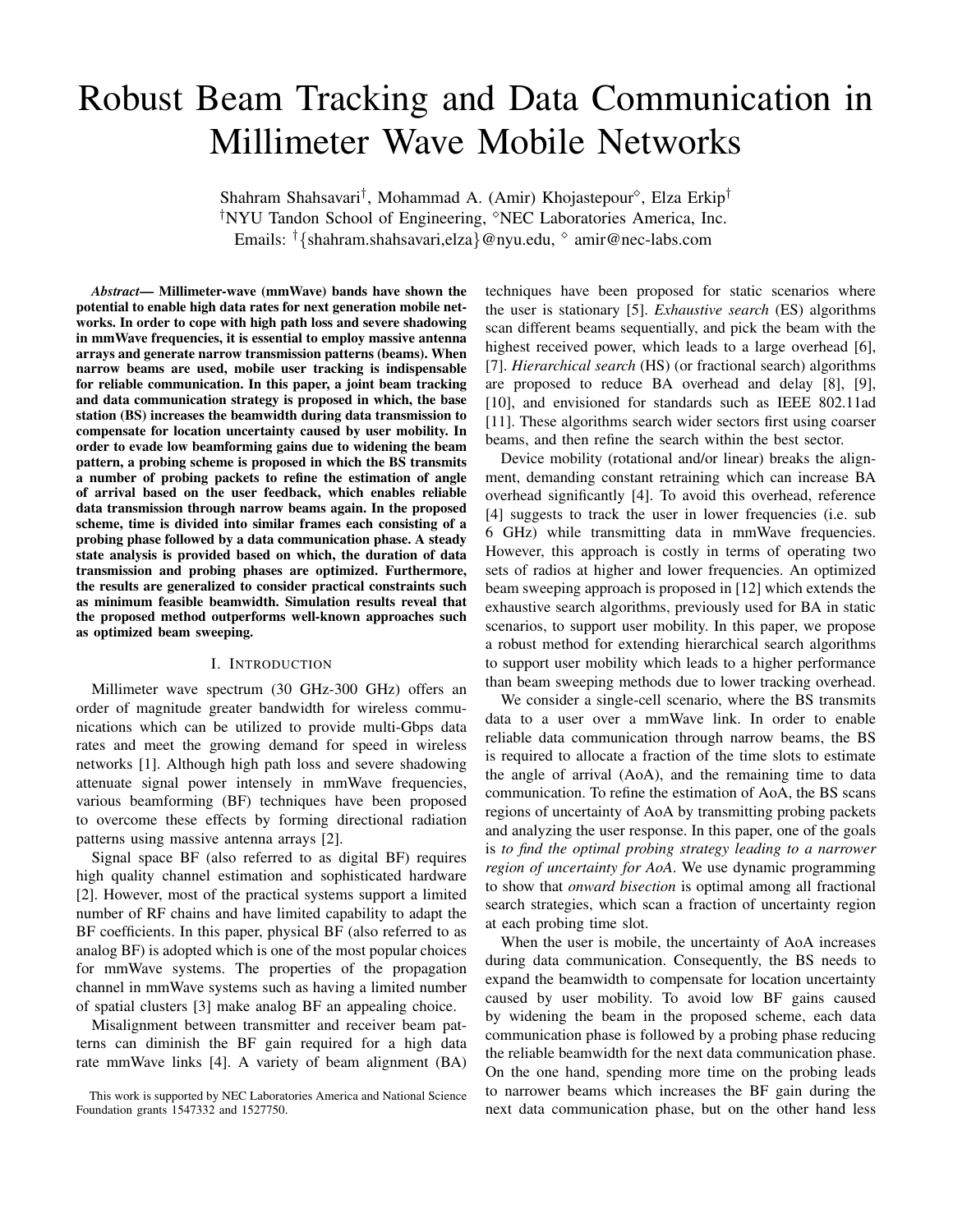time remains for data communication. Consequently, there is a trade-off between the BF gain during data communication and the duration of data transmission. A similar trade-off has been identified for the duration of channel estimation in multiple-antenna systems [13]. In order to balance this trade-off, we provide a steady state analysis based on which an average throughput optimization problem is formulated to answer the following questions: *i) For how long should we probe?* and *ii) How long is the probing good for (how long to communicate data after each probing phase)?* We prove that the optimal scheme spends only one time slot on probing at each probing phase. Furthermore, we prove that the average throughput is an strictly quasi-concave function of the duration of data communication. Hence, the optimal duration of data transmission can be obtained efficiently using quasi-concave programming.

In practice, there are various constraints such as minimum feasible beamwidth and imperfect beam patterns. Moreover, the communication channel can include multiple spatial clusters. We generalize our proposed approach to satisfy these practical constraints. More precisely, we find the optimal solution to the average throughput maximization problem when there is a minimum beamwidth constraint. Furthermore, we generalize the proposed method to support imperfect beam patterns and multi-path channels.

The rest of the paper is organized as follows. In Section II, we provide the system model. We describe the proposed beam tracking approach in Section III. Section IV provides the steady state analysis, frame optimization problem, and the solution. We present the simulation results in Section V and conclude in Section VI.

## II. SYSTEM MODEL

We consider the downlink of a single-cell system where the BS communicates with a mobile user through a mmWave link which is already established by an initial access algorithm [5]. We assume that the propagation channel between the BS and the user consists of a single path (spatial cluster). This assumption has been adopted in several previous studies such as [9], [12], and is supported by channel measurements in mmWave frequencies. For instance, it is shown in [3] that with a high probability the channel incorporates one or two clusters in mmWave frequencies. In Section IV-C, we show that our proposed method also works well when the channel includes multiple paths.

Let  $\phi(t)$  be the angle of arrival (AoA) of the signal received from the user at the BS. We note that  $\phi(t)$  is time varying due to the user mobility. We define the angular velocity  $\omega(t)$  as the rate of change of  $\phi(t)$ , i.e.  $\omega(t) = \frac{d}{dt}\phi(t)$ . We also note that  $\omega(t)$  depends on the magnitude and direction of the user velocity as well as the environment. Furthermore, we define  $\omega_{max}$  as the maximum angular velocity that the system can tolerate. In other words, a necessary condition for the proposed method to work properly is  $-\omega_{max} \leq \omega(t) \leq \omega_{max}$ . It should be noted that  $\omega_{max}$  is an algorithm parameter which can be set sufficiently high by the BS such that this condition is satisfied. It will be shown in Section V that higher  $\omega_{max}$  leads to a lower average throughput. Furthermore, note that if the necessary condition is not satisfied, the link may be broken and the BS should re-establish the link by performing another round of initial access.

We assume that the BS contains a massive antenna array as envisioned for mmWave communications [1]. To model the directionality of the BS transmission pattern due to BF, we adopt a *sectored antenna pattern* model from [14], characterized by three parameters: main-lobe gain  $G$ , beamwidth  $\theta$ , and the angular coverage region  $\Theta$  which is the angular region covered by the main-lobe of the transmission pattern. Clearly we have  $\theta = |\Theta|$ . Furthermore, we neglect the effect of the side-lobes for tractability. In this model, energy conservation implies that  $G = \frac{2\pi}{\theta}$ . We discuss more practical beam patterns where the roll-off is not sharp in Section IV-C. Let  $G(t)$ ,  $\theta(t)$ , and  $\Theta(t)$  be the BF gain, beamwidth, and the angular coverage region at time  $t$ , respectively, which are controlled by the BS to track and communicate with the mobile user as will be discussed later. We assume that the user has an omnidirectional transmission and reception pattern. Investigation of directional pattern for user is left for future research.

In order to maintain the connection while using narrow beams, the BS is required to track the AoA while the user moves. We define the concept of uncertainty region as follows.

Definition 1 (AUR). *The angular uncertainty region (AUR) associated with AoA at time* t*, denoted by* Φ(t)*, is the shortest angular interval* [ $a(t)$ ,  $b(t)$ ]*, such that the BS knows*  $\phi(t) \in$ Φ(t) *with probability 1. Furthermore, the length of uncertainty region is defined as*  $u(t) \triangleq |\Phi(t)| = b(t) - a(t)$ .

According to this definition, if the BS matches its transmission pattern to the AUR (i.e. if  $\Theta(t) = \Phi(t)$ ) during data transmission, the connection will be maintained with probability 1, leading to a reliable data communication. To investigate the evolution of AUR over time, assume that the BS transmits data to the user over the time interval  $[0, t']$ . Without tracking, AUR expands over time as AoA may change due to the user mobility. Using condition  $-\omega_{max} \leq \omega(t) \leq \omega_{max}$ and Definition 1, it is straightforward to show that if  $\Phi(0) =$ [ $a(0), b(0)$ ], then we have  $\Phi(t') = [a(t'), b(t')]$ , where

$$
a(t') = a(0) - \omega_{max}t', \quad b(t') = b(0) + \omega_{max}t', \quad (1)
$$
  

$$
a(t') = a(0) + 2\omega + t'
$$
 (2)

$$
u(t') = u(0) + 2\omega_{max}t'.\tag{2}
$$

Fig. 1 illustrates the expansion of AUR without beam tracking over time. Note that AUR expands from both sides with the rate of  $\omega_{max}$  as  $\omega(t)$  can be positive or negative. Also, note that  $\Phi(0)$  is the initial AUR which can be obtained from the initial access algorithm used to establish the connection. However, we will show in Section IV that the steady state parameters do not depend on  $\Phi(0)$ .

## III. BEAM TRACKING AND DATA COMMUNICATION

Equation (2) suggests that the BS should expand its transmission beamwidth  $\theta(t)$  with the rate of  $2\omega_{max}$  during data transmission so as to maintain the connection with probability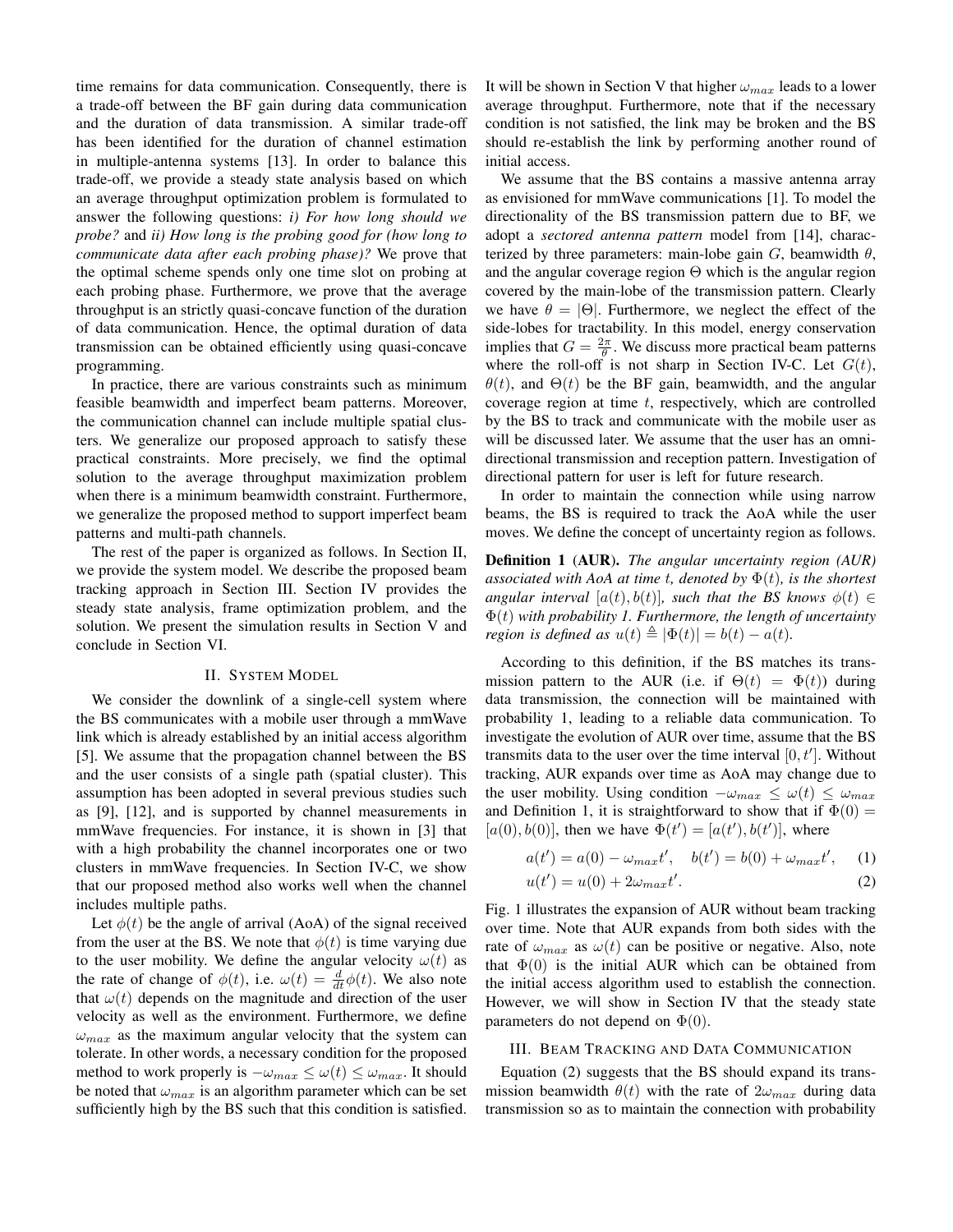

Fig. 1: The expansion of angular uncertainty region over The shaded region shows the AUR at (a)  $t = 0$ , and (b)  $t = t'$ . The vertical line is the angular origin, i.e.  $\phi = 0$ .



Fig. 2: Frame structure in the proposed beam tracking method.

1. However, this leads lower BF gains as time proceeds. In order to avoid low BF gains (wide beams) while maintaining connection with the mobile user, it is necessary for the BS to reduce the uncertainty of AoA intermittently. We assume that time is divided into similar *frames*. Fig. 2 illustrates the structure of a frame consisting of two phases: *i) probing phase (PP)* and *ii) data communication phase (DP)*. While the PP consists of  $K \in \mathbb{N}$  time slots each with duration  $\tau$ , we assume that the DP is not slotted as will be explained later. Furthermore, the duration of DP is assumed to be  $D \times \tau$ , where  $D \in \mathbb{R}^+$ . We conclude that the frame length is  $N \times \tau$ , where  $N = K + D$ .

In the PP, the BS probes the AUR while considering that AUR expands due to user mobility. At the beginning of each time slot, the BS transmits a probing packet while matching its angular coverage region to a fraction of AUR. Next, the AUR is updated based on the user feedback which is either an ACK or NACK. We consider the following assumptions:

- *i*) The transmission and reception patterns of the BS are equivalent during each time slot.
- *ii*) The length of the ACK packet and the processing time required for probing and ACK packets are negligible.

It is straightforward to relax the second assumption and generalize the results with minor modification. Furthermore, as we consider a single path for the propagation channel, receiving an ACK from the user implies that AoA has been in the angular coverage region used for probing packet transmission during that time slot, and NACK means otherwise. After PP, in the second phase (DP), the BS matches its angular coverage region to the most updated AUR and starts data communication while expanding the beamwidth continuously in time according to (2). Consequently, the AoA is in the coverage region constantly in DP. We assume that the communication between the BS and user is error free, that is, the user receives the packet correctly as long as AoA is in the coverage region of



Fig. 3: Probing procedure at a generic time slot  $m$ .

the BS. As a result, there is no need for user feedback in DP. Therefore, we assume that the DP is not time slotted.

Next, we describe each phase in details and analyze the variation of AUR over time, which will be used to perform a steady state analysis and optimize the frame structure later.

## *A. Probing Phase (PP)*

In the PP, the duration of each time slot,  $\tau$ , is the time required for transmitting the probing packet and receiving user response. Since PP is time slotted, we define  $\Phi_m \triangleq \Phi(m\tau)$ ,  $a_m \triangleq a(m\tau), b_m \triangleq b(m\tau), u_m \triangleq u(m\tau)$ , and  $\Theta_m \triangleq \Theta(m\tau)$ for notation brevity, where  $m = 0, 1, \dots, K$ . Note that  $m = 0$ corresponds to the initial value at the beginning of the PP.

We focus on a family of probing strategies called *'onward fractional search (On-FS)'*. Algorithm 1 provides a step-bystep description of On-FS. Furthermore, the operation of On-FS at a generic probing time slot is depicted in Fig. 3. We note that the AUR is  $\Phi_{m-1}$  at the beginning of time slot  $m =$  $1, 2, \ldots, K$  (Fig. 3a). The BS transmits a probing packet with size  $\tau'$  while adjusting its transmission pattern to cover angular region  $\Theta_m(\xi_m) = [a_{m-1} - \Delta, a_{m-1} + \xi_m + \Delta]$  where  $\xi_m \in$  $(-\Delta, u_{m-1}), m = 1, 2, \ldots, K$  is a design parameter discussed later, and  $\Delta = \tau \omega_{max}$  is the maximum change of AoA in the duration of one time slot (Fig. 3b). Note that  $\Theta_m(\xi_m)$ is a fraction of the AUR at the end of time slot  $m$  if no probing occurs, i.e.  $\Theta_m(\xi_m) \subset [a_{m-1} - \Delta, b_{m-1} + \Delta]$ . The user transmits back an ACK if it receives the entire probing packet. Consequently, an ACK will be received by the BS if  $\phi(t) \in \Theta_m(\xi_m)$  for  $(m-1)\tau \le t \le (m-1)\tau + \tau'$ . The BS needs to update the AUR based on the user response at the end of the time slot, hence we should have  $\tau' \leq \tau$ . We assume that  $\tau' = \tau$  for the simplicity of expressions. However, the results can be generalized for  $\tau' < \tau$  with minor modifications. If the BS does not receive an ACK, it is interpreted as NACK.

If the BS receives an ACK, it implies that the AoA has been in angular region  $\Theta_m(\xi_m)$  for the entire time slot, hence AUR is updated as  $\Phi_m = \Theta_m(\xi_m)$  (Fig. 3c). Otherwise, AoA has been outside of  $\Theta_m(\xi_m)$  at least for a fraction of the time slot, hence the AUR is updated as  $\Phi_m = \Theta'_m(\xi_m) \triangleq$  $[a_{m-1} + \xi_m, b_{m-1} + \Delta]$  (Fig. 3d). There are two important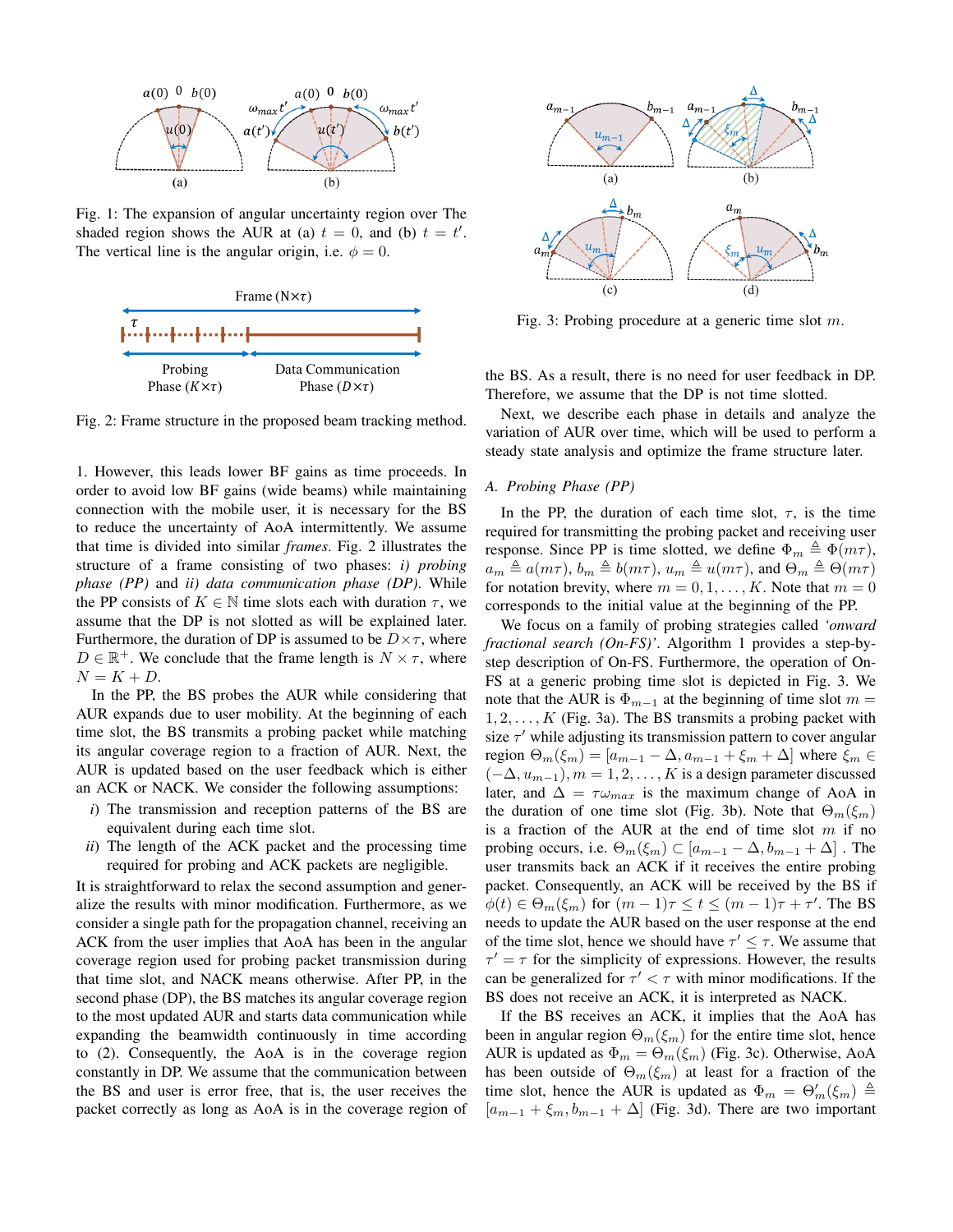observations: first, the AoA at the end of time slot  $m$ , i.e.,  $\phi_m$  belongs to region  $\Theta_m(\xi_m) \cup \Theta'_m(\xi_m)$  with probability 1, if condition  $-\omega_{max} \leq \omega(t) \leq \omega_{max}$  is satisfied. This is because  $\Theta_m(\xi_m) \cup \Theta'_m(\xi_m) = [a_{m-1} - \Delta, b_{m-1} + \Delta]$ , which is the AUR at the end of time slot  $m$  without probing which includes the AoA with probability 1, if condition  $-\omega_{max} \leq$  $\omega(t) \leq \omega_{max}$  is satisfied. Therefore, the BS will not lose the track of AoA regardless of the user response. Second, if a NACK happens, the updated AUR still includes a part of the probed angular region, i.e.  $\Theta_m(\xi_m) \cap \Theta'_m(\xi_m) = [a_{m-1} +$  $\xi_m$ ,  $a_{m-1} + \xi_m + \Delta$ . The reason is that in the worst case, the AoA can be  $\phi_{m-1} = a_{m-1} + \xi_m + \Delta + \epsilon$  with an arbitrary small  $\epsilon > 0$  at the beginning of the time slot, and decrease with maximum rate  $\omega_{max}$  during the time slot. In that case we have  $\phi_m = a_{m-1} + \xi_m + \epsilon$  at the end of time slot m while the user does not send back an ACK since it has not received the entire probing packet (it misses the first  $\epsilon$  portion of it). Therefore,  $\Theta'_{m}(\xi_{m})$  should also include a part of  $\Theta_{m}(\xi_{m})$  with length  $\Delta$  to ensure that the BS keeps track of AoA correctly. Note that this overlap should be larger if the roll-off of the beam pattern is not sharp as will be studied in Section IV-C. We call this method onward fractional search since it probes a fraction of  $[a_{m-1} - \Delta, b_{m-1} + \Delta]$  which is the AUR at the end of time slot  $m$  if no probing occurs.

Algorithm 1 Onward Fractional Search (On-FS)

**Input:** Initial AUR in the probing phase  $\Phi_0 = [a_0, b_0]$ 

**Output**: Final AUR in the probing phase  $\Phi_K = [a_K, b_K]$ 

1: for  $m = 1$  to  $K$  do

- 2: The BS transmit a probing packet with a beam-pattern covering the angular region  $[a_{m-1} - \Delta, a_{m-1} + \xi_m + \Delta]$  as illustrated by Fig. 3(b).
- 3: if The BS receives an ACK from the user then
- 4: the AUR, illustrated by Fig. 3(c), is updated as

$$
\Phi_m = [a_m, b_m] = [a_{m-1} - \Delta, a_{m-1} + \xi_m + \Delta], \quad (3)
$$
  

$$
u_m = b_m - a_m = \xi_m + 2\Delta. \quad (4)
$$

5: else

6: the AUR, illustrated by Fig. 3(d), is updated as

$$
\Phi_m = [a_m, b_m] = [a_{m-1} + \xi_m, b_{m-1} + \Delta], \quad (5)
$$

$$
u_m = b_m - a_m = u_{m-1} - \xi_m + \Delta.
$$
 (6)

7: end if 8: end for

To characterize On-FS, we need to determine the design vector  $\boldsymbol{\xi} = [\xi_1, \xi_2, \dots, \xi_K]$ . The goal of PP is to reduce the length of AUR at the beginning of DP so as to start data transmission with a narrower beam. Therefore, we want to reduce  $u_K$  as much as possible during PP. However, we note that  $u_K$  is a random variable whose distribution depends on  $\xi$ as well as the user mobility model which affects the probability distribution of  $\phi(t)$  and  $\omega(t)$  introduced in Section II. This is because AUR is updated based on the user feedback directly affected by the user mobility model. As the details of the mobility model is assumed to be arbitrary for robustness, we consider a deterministic approach to find  $\xi$  such that the worst case (maximum) of  $u_K$  over all mobility models satisfying  $-\omega_{max} \leq \omega(t) \leq \omega_{max}$  is minimized. Therefore, we formulate the problem as

$$
\Pi_1: \quad \xi^* = \underset{\xi}{\text{argmin}} \max_{\mathbb{M}} \big( u_K(\xi) \big),
$$
\n
$$
\text{subject to: } -\Delta < \xi_m < u_{m-1}, \quad m = 1, 2, \dots, K.
$$

where M is the set of all mobility models satisfying  $-\omega_{max} \leq$  $\omega(t) \leq \omega_{max}.$ 

**Lemma 1.** *The solution of problem*  $\Pi_1$  *is* 

$$
\xi_m^* = (u_{m-1} - \Delta)/2, \ m = 1, 2, \dots, K.
$$

The sketch of proof is provided in Appendix A. The proof of Lemma 1 reveals that using the optimal vector  $\xi^*$ , the length of AUR at the end of each probing time slot is independent of the user feedback, i.e.  $|\Theta_m(\xi_m^*)| = |\Theta_m'(\xi_m^*)|$ ,  $m = 1, 2, ..., K$ . As a result, we call On-FS, *onward bisection (On-Bi)* when we use  $\xi^*$  since the length of AUR is equal given ACK and NACK. This implies that  $u_m$ ,  $m = 1, 2, \dots, K$  is independent of user mobility model when  $\xi = \xi^*$  as expected. Furthermore, using  $\xi^*$  we have

$$
u_m = \frac{u_{m-1}}{2} + \frac{3\Delta}{2}, \quad 1 \le m \le K. \tag{7}
$$

It is straightforward to show that (7) leads to

$$
u_m = \frac{u_0}{2^m} + 3\Delta \left( 1 - \frac{1}{2^m} \right), \quad 1 \le m \le K,
$$
 (8)

where  $u_0$  is the length of AUR at the beginning of PP.

## *B. Data Communication Phase (DP)*

In this phase, the BS matches its angular coverage region to the updated AUR from PP, i.e.  $\Phi_K$ , and starts data transmission. To avoid connection loss during data transmission due to user mobility, the BS expands the beamwidth to constantly cover AUR, i.e.  $\Theta(t) = \Phi(t)$  for  $K\tau \le t \le N\tau$ . So we have

$$
\theta(t) = u_K + 2\omega_{max}(t - K\tau), \quad K\tau \le t \le N\tau. \tag{9}
$$

We define the average throughput of the frame as follows

$$
\bar{R}(K, D, u_0) = \frac{1}{N\tau} \int_{K\tau}^{N\tau} \log_2 \left( 1 + \text{SNR}(K, D, u_0, t) \right) dt, (10)
$$

where, the signal to noise ratio (SNR) is defined as

$$
SNR(K, D, u_0, t) = \frac{PG(t)}{N_0WL},
$$
\n(11)

where, P is the BS transmit power,  $G(t) = 2\pi/\theta(t)$  is the BF gain,  $N_0$  is the noise spectral density, W is the communication bandwidth, and  $L$  is the path loss between the BS and the user. We note that R is a function of K, D, and  $u_0$ . The dependency of R on  $u_0$  originates from  $\theta(t)$  in which  $u_K$  depends on  $u_0$ according to (8). Later, we will use average throughput as the objective function to optimize the frame structure.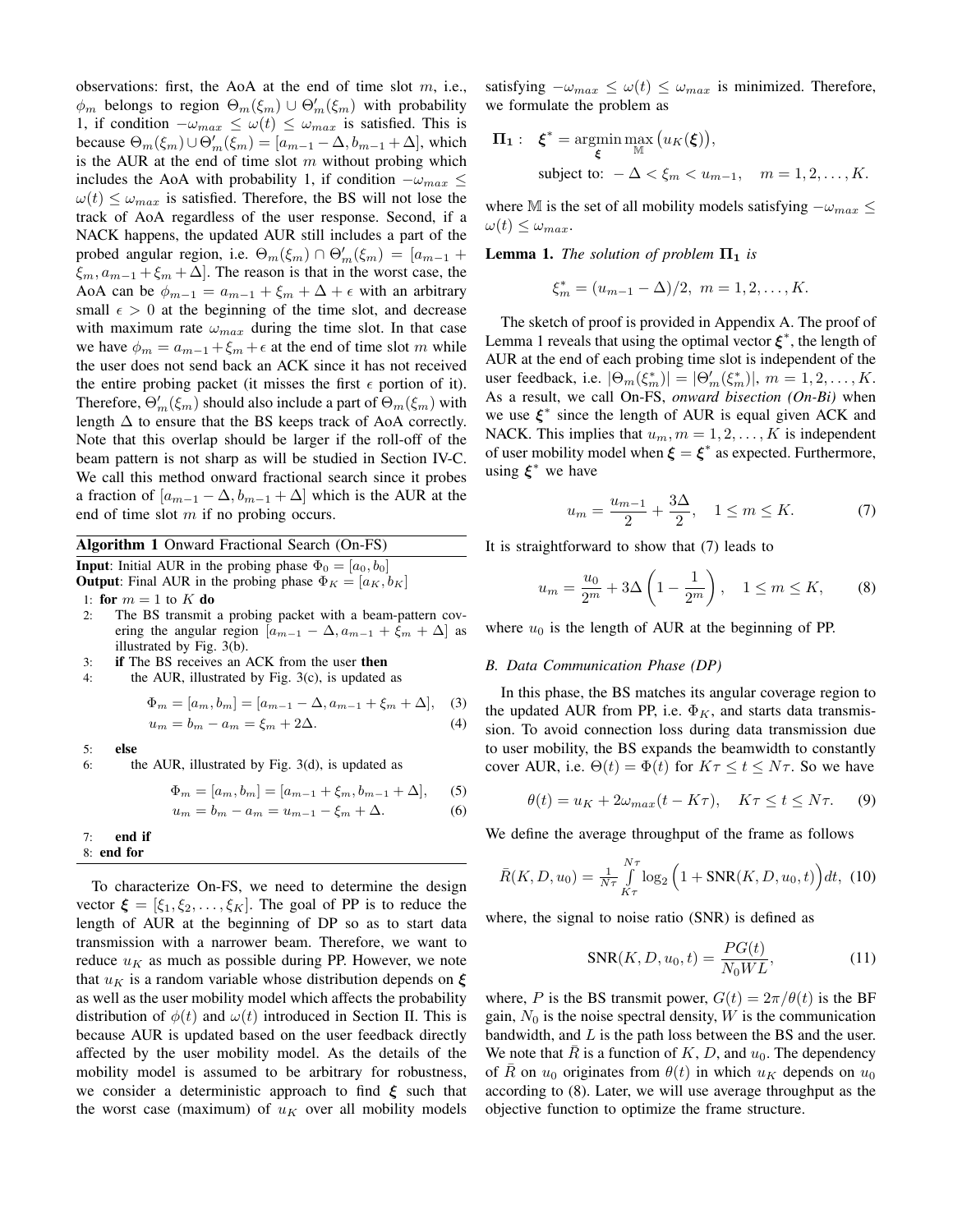

Fig. 4: The convergence of  $u_{0,f}$  (solid curve) to  $u_0$  (dotted line) when  $K = 2$  and  $D = 100$ .

#### IV. STEADY STATE ANALYSIS AND FRAME OPTIMIZATION

In this section, we first analyze the steady state performance of the proposed approach when many similar frames are concatenated. Next, we formulate an optimization problem to find the optimal duration of PP and DP maximizing steady state average throughput.

#### *A. Steady State Analysis*

In this section, we assume that a large number of similar frames are concatenated. Let  $u_{m,f}$  denote the length of AUR at the end of time slot  $m \in \{1, 2, \ldots K\}$  during PP in frame  $f \in \mathbb{N}$ . Also, let  $u_{0,f}$  be the length of AUR at the beginning of frame  $f$ . We note that AUR at the end of frame  $f$  is equal to the AUR at the beginning of frame  $f + 1$ . Thus according to  $(8)$  and  $(9)$  we have

$$
u_{0,f+1} = \frac{u_{0,f}}{2^K} + 3\Delta \left(1 - \frac{1}{2^K}\right) + 2\Delta D, \quad f \in \mathbb{N}.
$$
 (12)

**Lemma 2.** For any  $u_{0,1}$ , sequence  $\{u_{0,f}\}_{f\in\mathbb{N}}$  converges to

$$
u_0 \triangleq 2\Delta \left(\frac{3}{2} + \frac{2^K}{2^K - 1}D\right). \tag{13}
$$

The proof is omitted due to the lack of space. The main idea of the proof is that the sequence is either constant or monotonic and bounded. Consequently, there exists a finite limit which can be obtained by assuming that  $u_{0,f+1}$  is equal to  $u_{0,f}$  in (12). Lemma 2 reveals an important property of the multi-frame structure. As time proceeds, the length of initial AUR of the frames converges to  $u_0$ , introduced in (13), which is independent of the initial AUR of the first frame, i.e.  $u_{0,1}$ . In practice, after some initial frames, the transient effect of  $u_{0,1}$  fades away and the system converges to a steady state. Fig. 4 illustrates this property for three cases: *i*)  $u_{0,1} > u_0$ , *ii)*  $u_{0,1} = u_0$ , and *iii)*  $u_{0,1} < u_0$  when  $K = 2$  and  $D = 100$ . We observe that  $u_{0,f}$  (solid curve) converges to its limit  $u_0$ (dotted line) fast in every case.

Remark 1. *Using the same approach, it can be shown that*  $sequence \{u_{m,f}\}_{f \in \mathbb{N}}$  converges for every  $m \in \{1, 2, \ldots K\}.$ 

Hereafter, we assume  $u_{0,1} = u_0$ . As all of the frames are similar in the steady state, the analysis is focused on a single frame. Considering (8) with  $m = K$  and substituting  $u_0$  with its value provided in (13) lead to

$$
u_K = 2\Delta \left(\frac{3}{2} + \frac{D}{2^K - 1}\right),\tag{14}
$$

where  $u_K$  is the AUR at the end of PP and at the beginning of DP in the steady state. We note that  $u<sub>K</sub>$  is a function of K and D. Let  $R(K, D)$  denote the average throughput in the steady state. Using  $(9)-(11)$  we have

$$
\widehat{R}(K,D) = \frac{1}{N\tau} \int_{K\tau}^{N\tau} \log_2\left(1 + \frac{A}{u_K + 2\Delta(\frac{t}{\tau} - K)}\right) dt, \tag{15}
$$

where,  $A = \frac{2\pi P}{N_0WL}$ . Taking the integral in (15) and using steady state value of  $u_K$  provided in (14) lead to

$$
\widehat{R}(K, D) = \frac{1}{(K+D)} \left[ \widehat{P} \log_2 \left( 1 + \frac{D}{\frac{D}{2^{K}-1} + \alpha + \widehat{P}} \right) + \left( \frac{2^K}{2^{K}-1} D + \alpha \right) \log_2 \left( 1 + \frac{\widehat{P}}{\frac{2^K}{2^{K}-1} D + \alpha} \right) - \left( \frac{D}{2^K-1} + \alpha \right) \log_2 \left( 1 + \frac{\widehat{P}}{\frac{D}{2^{K}-1} + \alpha} \right) \right], \text{ (16)}
$$

where  $\widehat{P} = \frac{A}{2\Delta}$  and  $\alpha = 3/2$ .

## *B. Frame Optimization*

Increasing number of probing time slots  $K$  leads to a narrower AUR during data transmission according to (9) and (14); hence a higher SNR can be achieved in DP due to the higher BF gain which can potentially increase the average throughput. On the other hand, increasing  $K$  reduces the fraction of the time spent on data communication (i.e.  $\frac{D}{K+D}$ ) which can reduce the average throughput. In this section, we study this trade-off by formulating an optimization problem to find the optimal values of  $K$  and  $D$  maximizing steady state average throughput  $R(K, D)$  provided in (16). The problem can be formulated as

$$
\mathbf{\Pi_2}: \quad (K^*, D^*) = \underset{K \in \mathbb{N}, D \in \mathbb{R}^+}{\text{argmax}} \quad \widehat{R}(K, D).
$$

We solve optimization problem  $\Pi_2$  in two steps: i) we prove that  $K^* = 1$ , and ii) we find  $D^*$  while assuming  $K = K^* = 1$ .

**Theorem 1.** *The optimal value of* K *in*  $\Pi_2$  *is*  $K^* = 1$ *.* 

The proof is provided in Appendix B. The idea of the proof is to compare the case  $(K, D)$  with the case  $(1, D/K)$  and show that the latter outperforms the former, i.e.  $R(K, D) \leq$  $\widehat{R}(1, D/K), \forall K \in \mathbb{N}, D \in \mathbb{R}^+$ . Consequently we have  $K^* =$ 1, which means that the probing slots should be distributed in time to avoid large AURs. Using Theorem 1, problem  $\Pi_2$  is reduced to

$$
\mathbf{\Pi_3}:\quad D^* = \underset{D \in \mathbb{R}^+}{\operatorname{argmax}} \ \widehat{R}(1, D).
$$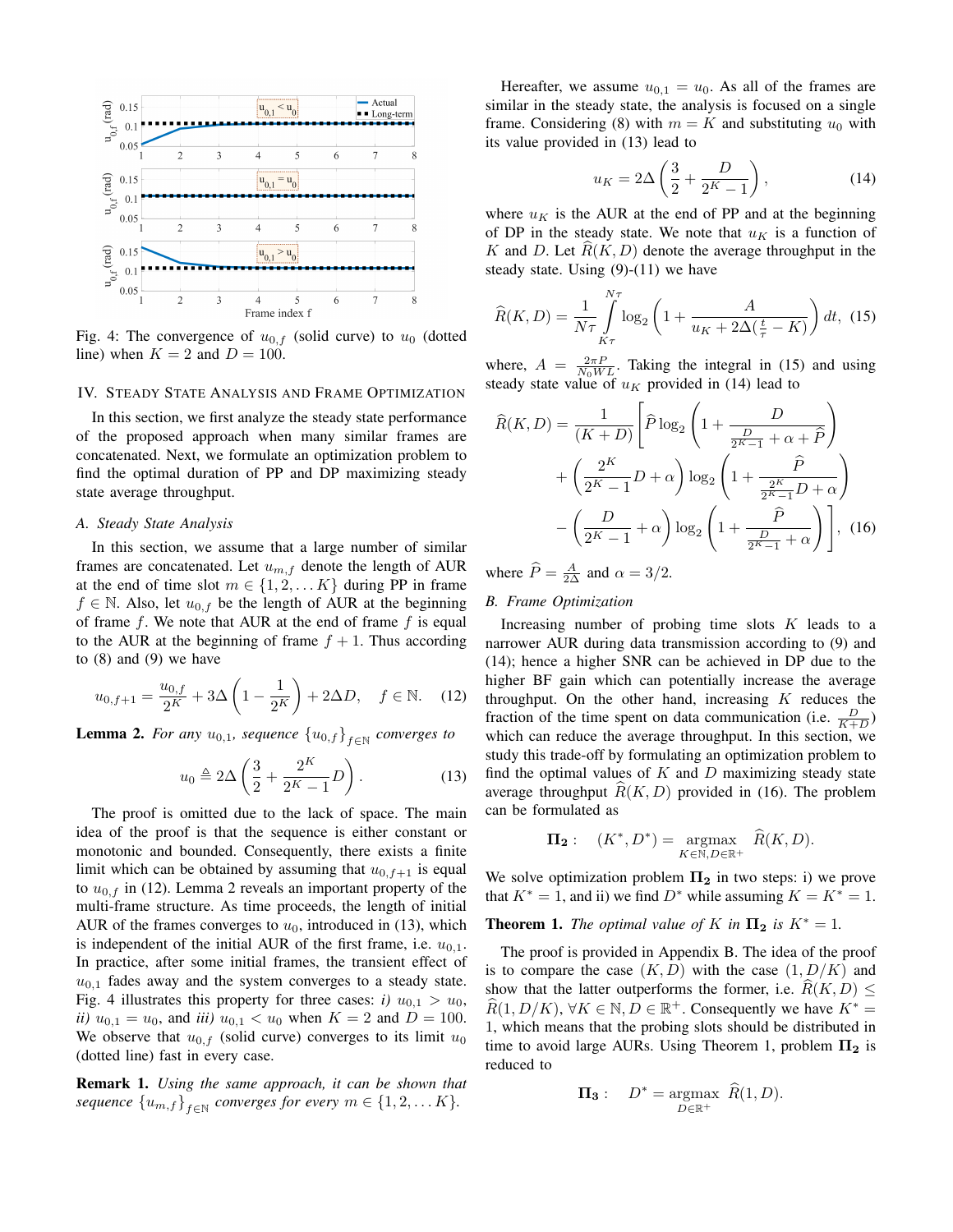To solve this problem, we first show that the objective function,  $R(1, D)$ , is strictly quasi-concave with D on the domain.

**Theorem 2.**  $\widehat{R}(1, D)$  *is an strictly quasi-concave function of*  $D$  *on* ℝ<sup>+</sup> *and there exists a unique*  $D^*$  ∈ ℝ<sup>+</sup> *at which*  $\widehat{R}(1, D)$ *is maximized.*

The proof is provided in Appendix C. Theorem 2, implies that problem  $\Pi_3$  is quasi-concave. Moreover, problem  $\Pi_3$  is a one-dimensional optimization problem, hence a simple onedimensional bisection method can find  $D^*$  with logarithmic numerical complexity [15, Chapter 2].

# *C. Practical Considerations*

Even with a large number of antennas, there is a minimum beamwidth that can be realized in practice. If we assume a minimum beamwidth  $\theta_{min}$ , then the optimal data transmission duration (i.e.  $D^*$  in  $\Pi_3$ ) may not conform to such requirement. The following lemma, proved in Appendix D, provides the optimal frame structure given a minimum beamwidth constraint.

Lemma 3. *If there is minimum constraint on the beamwidth θ, i.e. if*  $\theta \ge \theta_{min}$ *, then the solution of problem*  $\Pi_1$  *is*  $K^* = 1$ and  $D^* = \max\{D_1^*, D_2^*(\theta_{min})\}$  where  $D_1^*$  is the solution of *problem*  $\Pi_3$  *and*  $\overline{D}_2^*(\theta_{min}) = \frac{\theta_{min}}{2\Delta} - \frac{3}{2}$ .

Although we considered a single path for the channel between the BS and the user in previous sections, the channel may contain multiple paths in practice. In such conditions, the proposed scheme is guaranteed to find at least one of the paths for data transmission. When there are more than one path, receiving an ACK at the end of the probing time slot  $m$  implies that AoA of at least one of them belongs to the probed region  $\Theta_m$  introduced in Section III-A. On the other hand, receiving NACK implies that all the remaining paths belong to the angular region  $\Theta'_{m}$  defined in Section III-A. Therefore, the AoA of at least one of the paths belong to the updated AUR at the end of time slot  $m$ . This implies that at the beginning of data transmission, the AoA of one or more paths belong to the updated AUR.

We considered an ideal beam pattern with a sharp roll-off (i.e. sharp edges) to model analog beamforming in Section II. However, it is possible to generalize the proposed method such that it works properly with more practical beam patterns where the roll-off is not sharp [16]. For beams with sharp edges, we showed in Section III-A that  $\Theta_m$  and  $\Theta'_m$  should have an overlap of length  $\Delta$ . If the roll-off is not sharp, the uncertainty regions given ACK and NACK, i.e.  $\Theta_m$  and  $\Theta'_m$ , should have a larger overlap to compensate the lower BF gain in the roll-off region and ensure that the algorithm does not miss the AoA. It should be noted that the cost of this reliability is a lower BF gain caused by widening the beam pattern.

## V. NUMERICAL RESULTS AND SIMULATIONS

In this section, we provide extensive simulation results to evaluate the performance of the proposed method. Table I lists the simulation parameters. As a benchmark, we consider an optimized beam sweeping approach proposed in [12] which supports user mobility. In [12], the authors also consider an adaptation of IEEE 802.11ad to their proposed model. We consider it as another benchmark and refer the reader to [12, Section IV] for more details due to the lack of space.

Fig. 5a illustrates the average throughput as a function of BS transmit power when  $\omega_{max} = 300$  degree/sec. We observe that our proposed method (with optimized frame structure) outperforms beam sweeping proposed in [12]. The reason is that onward bisection used in our approach reduces the length of AUR more than beam sweeping, leading to a higher BF gain during DP. Furthermore, we observe a large gap between the performance of the proposed method and that of 802.11ad which is because fixed 7° beams are used in 802.11ad while the beamwidth is optimized in our proposed method.

Fig. 5b displays the percentage of beam tracking overhead in the proposed method using the optimal frame structure, which is defined as  $\frac{K^*}{K^*+D^*} \times 100\%$  where  $K^* = 1$  according to Theorem 1 and  $\overline{D^*}$  is obtained by solving  $\Pi_3$ . Considering  $P = 20$  dBm, we observe that the tracking overhead is between 8% and 12%.

Fig. 5c illustrates the optimized average throughput  $\widehat{R}(1, D^*)$  as a function of maximum angular velocity  $\omega_{max}$ for different values of transmit power  $P$ . According to  $(2)$ , AUR expands faster for higher values of  $\omega_{max}$ . As a result, the BS is required to perform PP more frequently so as to avoid low BF gains. However, this increases beam tracking overhead leading to a lower average throughput.

In Fig 6, we plot the average throughput as a function of BS transmit power when there is a minimum beamwidth constraint  $\theta \geq \theta_{min} \in \{2^\circ, 4^\circ, 8^\circ, 16^\circ\}$  as discussed in Section IV-C. A larger  $\theta_{min}$  restricts the BF gain more leading to a lower average throughput as expected. Furthermore, we note that adding 3 dB to the transmit power can approximately compensate for the throughput loss incurred by doubling the minimum feasible beamwidth.

#### VI. CONCLUSION

In this paper, we have proposed a joint beam tracking and data communication scheme for mmWave mobile networks. In this scheme, the BS increases the beamwidth during data transmission to compensate for location uncertainty caused by user mobility. To avoid low beamforming gains due to widening the beam, we have proposed a probing strategy to refine the estimation of AoA after each data communication phase. Furthermore, we have formulated an optimization problem to optimize the duration of probing and data communication

TABLE I: Simulation parameters

| Parameter                               | Value                                |
|-----------------------------------------|--------------------------------------|
| Distance between BS and user d.         | 25m                                  |
| Probing time slot duration $\tau$       | $100 \ \mu$ sec                      |
| Maximum angular velocity $\omega_{max}$ | $10 - 400$ degree/sec                |
| Frequency                               | 60 GHz                               |
| Bandwidth W                             | $2$ GHz                              |
| BS transmit power P                     | $0-20$ dBm                           |
| Noise spectral density $N_0$            | $-174$ dBm/Hz                        |
| Pathloss $L(d)$ (in dB)                 | $68 + 20 \log_{10}(d \text{ in } m)$ |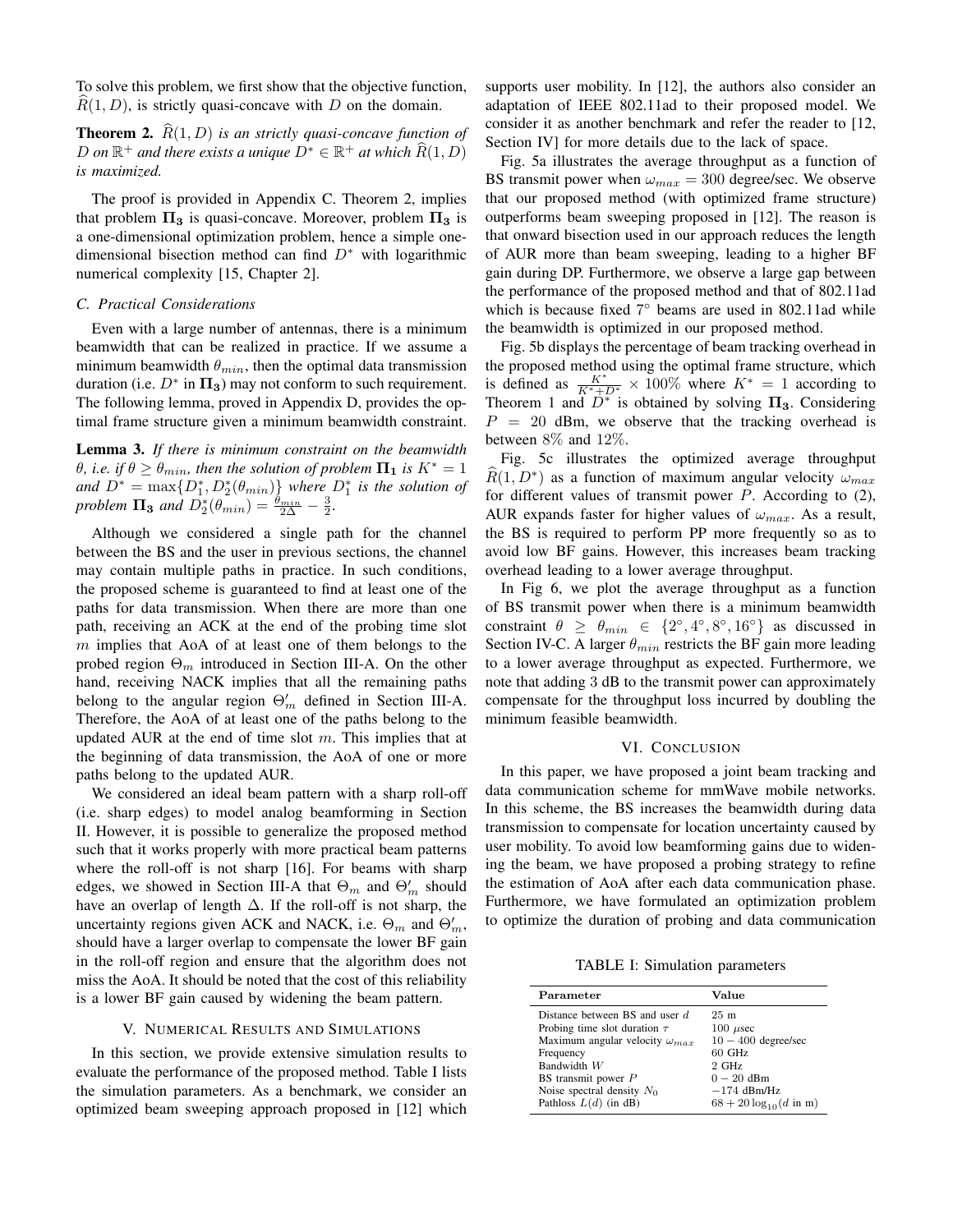

Fig. 5: (a) Average throughput (bps/Hz) as a function of BS transmit power (dBm) for different methods, (b) Beam tracking overhead (%) as a function of maximum angular velocity (degree/sec) for different transmit powers, (c) Average throughput (bps/Hz) as a function of maximum angular velocity (degree/sec) for different transmit powers.



Fig. 6: Average throughput as a function of transmit power for different minimum beamwith constraints.

phases. A natural extension to this work is to consider directional beam patterns at user device, as well as the possibility of communication errors which can affect the performance.

#### **APPENDIX**

#### *A. Proof of Lemma 1*

We use dynamic programming to prove the statement. Let  $\xi^{[m]}, m \in \{1, 2, ..., K\}$  denote the vector including the first m elements of  $\xi$ . Clearly,  $u_m$  is a function of  $\xi^{[m]}$ ,  $m \in$  $\{1, 2, \ldots, K\}$ . First, we consider the last probing time slot, i.e. time slot  $K$ . According to  $(4)$  and  $(6)$ , we have:

$$
u_K(\boldsymbol{\xi}^{[K]}) = \begin{cases} \xi_K + 2\Delta, & \text{ACK}, \\ u_{K-1}(\boldsymbol{\xi}^{[K-1]}) - \xi_K + \Delta, & \text{NACK}. \end{cases}
$$

Therefore, irrespective of  $\xi^{[K-1]}$ , maximizing the minimum of  $u_K(\xi^{[K]})$  requires that  $\xi_K^* + 2\Delta = u_{K-1}(\xi^{[K-1]}) - \xi_K^* + \Delta$ . This is due to the property of min max problem and leads to  $\xi_K^* = (u_{K-1}(\xi^{[K-1]}) - \Delta)/2$ . Note that  $\xi_K^*$  is a feasible solution to problem  $\Pi_1$ . This equality introduces the optimal value of  $\xi_K$  as a function of  $\xi^{[K-1]}$ , leading to  $u_K(\boldsymbol{\xi}^{[K]}) = (u_{K-1}(\boldsymbol{\xi}^{[K-1]}) + \Delta)/2$ . Therefore, minimizing the maximum of  $u_K(\boldsymbol{\xi}^{[K]})$ , it is equivalent to use  $\xi_K^*$ introduced above as well as minimizing the maximum of  $u_{K-1}(\boldsymbol{\xi}^{[K-1]})$ . Repeating this top-down procedure leads to  $\xi_m^* = (u_{m-1}(\boldsymbol{\xi}^{[m-1]}) - \Delta)/2, m = 1, 2, \ldots, K.$ 

# *B. Proof of Theorem 1*

If  $K = 1$  then the Lemma's statement is followed. Let  $K \geq$ 2 is optimal. We define  $f(\widehat{P}, K, D) \triangleq \widehat{R}(1, D/K) - \widehat{R}(K, D)$ . The goal is to prove that  $f(K, D, \hat{P}) \geq 0, \forall K \in \mathbb{N}, \forall D \geq$ 0,  $\forall P \ge 0$ . We note that  $f(K, D, 0) = 0$ . It is sufficient to show that  $\frac{\partial}{\partial \hat{P}} f(K, D, \hat{P}) \ge 0, \forall K \in \mathbb{N}, \forall D \ge 0, \forall \hat{P} \ge 0$ . Using Leibniz's integral rule,  $\frac{\partial}{\partial \widehat{P}} f(K, D, \widehat{P})$  is equal to

$$
\frac{K}{K+D}\log_e\left(\frac{\alpha+\widehat{P}+\frac{2D}{K}}{\alpha+\widehat{P}+\frac{D}{K}}\right)-\frac{1}{K+D}\log_e\left(\frac{\alpha+\widehat{P}+\frac{2K_D}{2K-1}}{\alpha+\widehat{P}+\frac{D}{2K-1}}\right).
$$

It is straightforward to show that,  $\frac{\partial}{\partial \tilde{P}} f(K, D, \hat{P}) \geq 0$  is equivalent to equivalent to

$$
\frac{\left(Q + \frac{2D}{K}\right)^K (Q + \eta D)}{\left(Q + \frac{D}{K}\right)^K (Q + (\eta + 1)D)} \ge 1,\tag{17}
$$

where,  $Q \triangleq \alpha + \widehat{P}$ , and  $\eta = \frac{1}{2^K - 1}$ . Using binomial theorem it is straightforward to show that  $(17)$  is equivalent to

$$
\frac{B_{-1}D^{K+1} + \sum_{i=0}^{K} B_i Q^{i+1} D^{K-i}}{C_{-1}D^{K+1} + \sum_{i=0}^{K} C_i Q^{i+1} D^{K-i}} \ge 1
$$
\n(18)

where,

$$
B_{-1} = C_{-1} = \frac{2^K K^{-K}}{2^{K} - 1},
$$
  
\n
$$
B_{i} = {K \choose i} \left(\frac{2}{K}\right)^{K-i} + \eta {K \choose i+1} \left(\frac{2}{K}\right)^{K-i-1},
$$
  
\n
$$
C_{i} = {K \choose i} \left(\frac{1}{K}\right)^{K-i} + (\eta + 1) {K \choose i+1} \left(\frac{1}{K}\right)^{K-i-1},
$$

and  $i \in \{0, 1, \ldots K\}$ . To prove the correctness of (18), it is sufficient to prove that  $B_i \geq C_i$ ,  $i = 0, 1, \dots, K$  for every  $K \geq 2$  which is equivalent to proving the following inequality for  $i = 0, 1, ..., K$ :

$$
E_i \triangleq (i+1)\left(2^{K-i+1} - 2\right) + (K-i)\left(\eta 2^{K-i-1} - \eta - 1\right) \geq 0.
$$

We note that  $E_0 = 2^{K+1} - 2 > 0$  since  $K \geq 2$ . Moreover we have  $E_K = 0$ . Furthermore, it can be shown that  $E_i$  is decreasing with i for  $i \geq 1$ . Consequently, we have  $E_1$  $E_2 > \ldots > E_K = 0$  which concludes the proof.